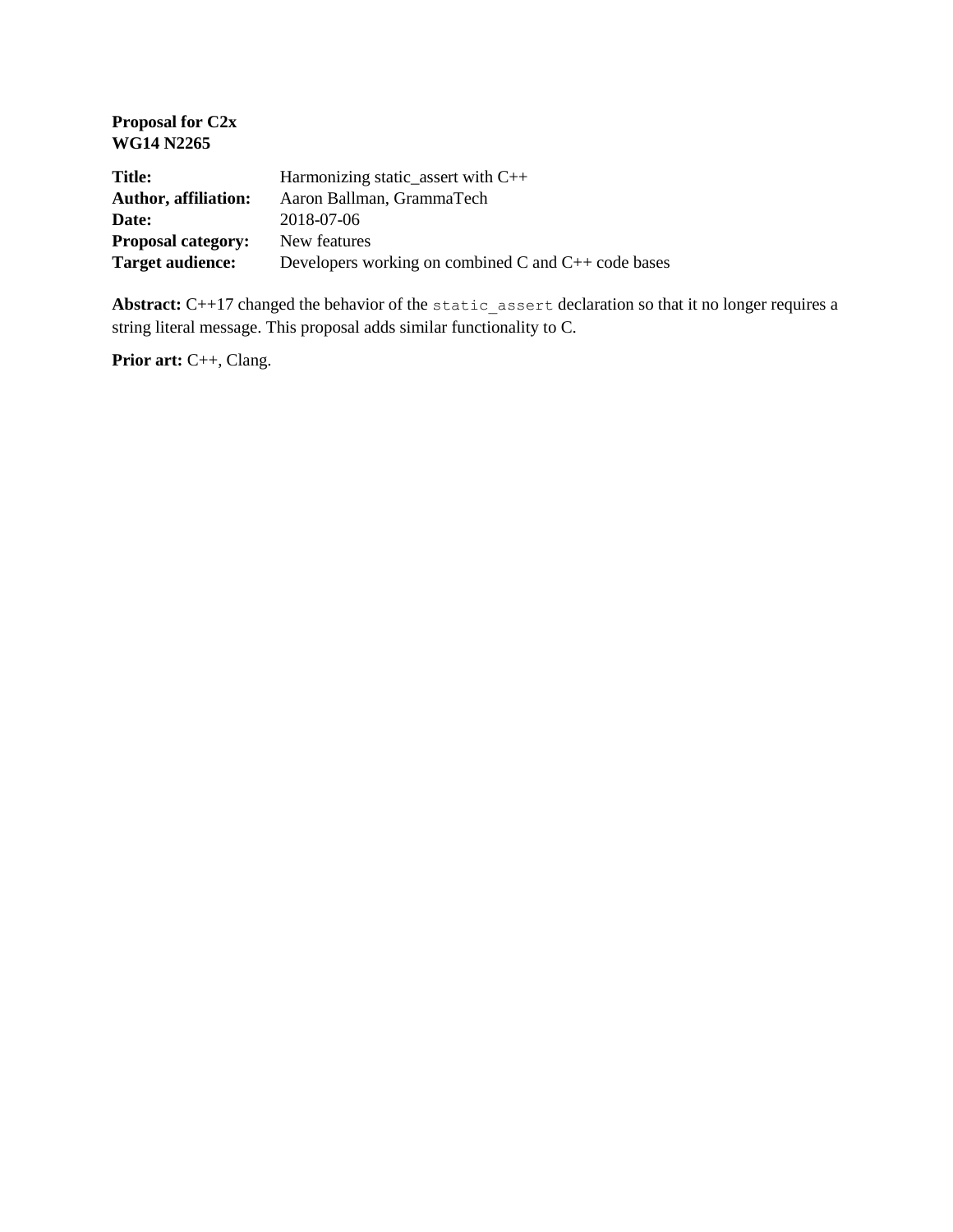# Harmonizing static assert with C++

Reply-to: Aaron Ballman (aaron@aaronballman.com) Document No: N2265 Date: 2018-07-06

### Summary of Changes

N2265

• Editorial switch from "if one is supplied" to "if present"

N2197

• Original proposal

#### Introduction and Rationale

C++17 adopted a new feature where the string literal message in a static\_assert declaration is now optional [WG21 N3928]. This functionality was requested because the primary utility of a static assert declaration is to terminate compilation when certain conditions do not hold, and sometimes the message is extraneous to the failing condition itself. Rather than asking the programmer to come up with a unique description of the failure condition, which frequently would involve repeating the condition itself, the message can be elided to receive an implementation-defined message instead. GCC, Clang, MSVC, and ICC all terminate with the same diagnostic when the string literal is elided in  $C_{++}$ : "error: static assertion failed".

This feature should be implementable by only modifying the core language wording and should not require any changes to the static assert macro in <assert.h>.

Given that it is not uncommon to share header files between  $C$  and  $C++$  code, and that static assert declarations are used to guarantee specific conditions are met that may vary between implementations, harmonizing the syntax of this declaration with C++ would be useful. Clang already implements this feature in C as an extension.

#### Proposed Wording

The wording proposed is a diff from the committee draft of ISO/IEC 9899-2017. Green text is new text, while red text is deleted text.

Modify 6.7.10p1:

*static\_assert-declaration:*

```
_Static_assert ( constant-expression , string-literal ) ;
_Static_assert ( constant-expression ) ;
```
#### Modify 6.7.10.p3:

The constant expression shall be an integer constant expression. If the value of the constant expression compares unequal to 0, the declaration has no effect. Otherwise, the constraint is violated and the implementation shall produce a diagnostic message that includes the text of the string literal, if present, except that characters not in the basic source character set are not required to appear in the message.